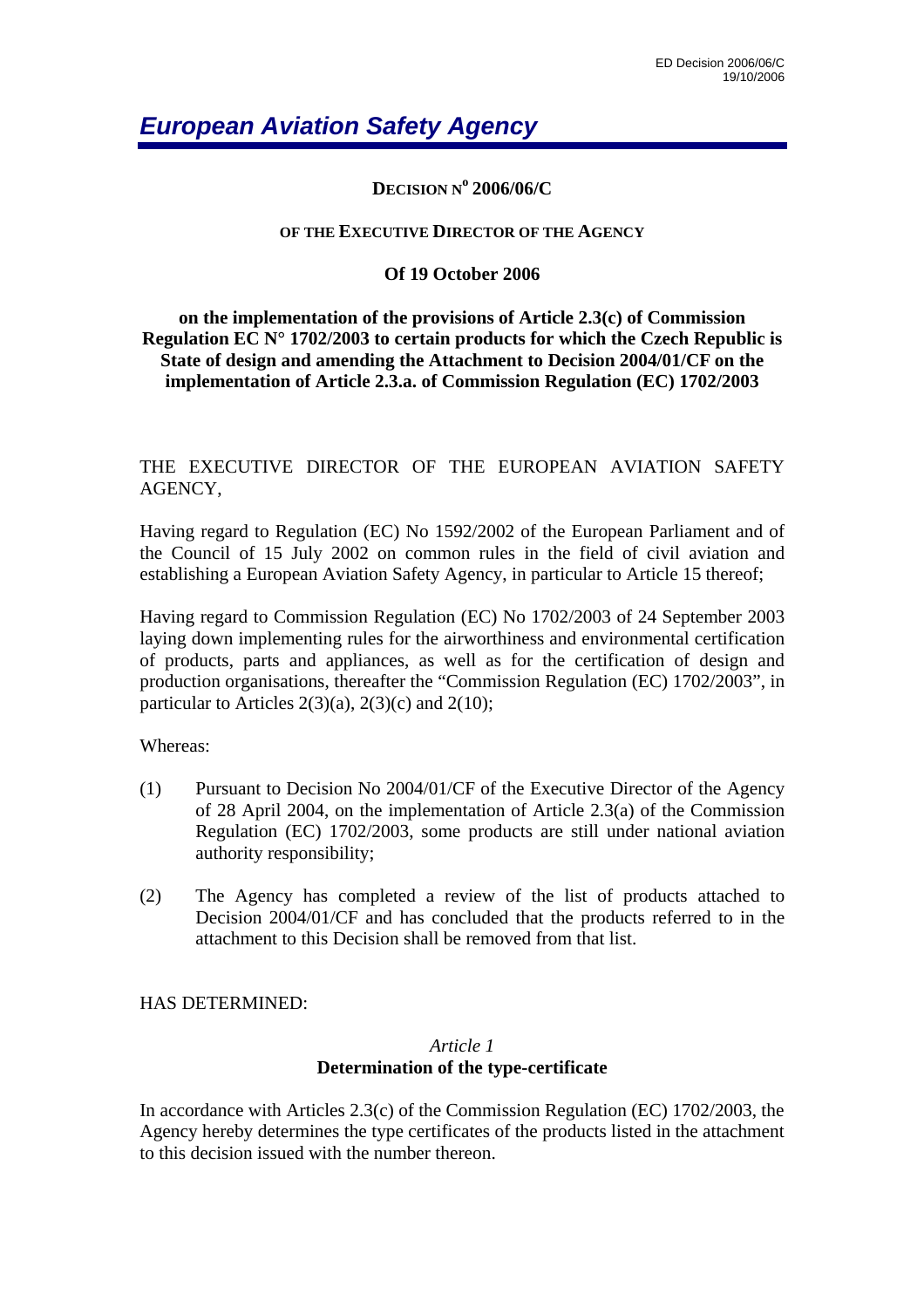#### *Article 2*  **Airworthiness directives**

The applicable airworthiness directives are those of the State of design at the date of this decision.

#### *Article 3*  **Determination of the type design**

The type design as approved by the Czech Republic at the date of this decision is becoming the Agency type design in accordance with Paragraph 21A.31 of Part 21 of the Commission Regulation (EC) 1702/2003.

#### *Article 4*

#### **Amendment of the Attachment to Decision 2004/01/CF on the implementation of Article 2.3(a) of the Commission Regulation (EC) 1702/2003**

The products listed in the Attachment of this decision are hereby removed from the Attachment to Decision 2004/01/CF.

#### *Article5*  **Publication**

This Decision will be published in the EASA Official Publication.

#### *Article 6*  **Entry into force**

This Decision shall enter into force on the date of its signature.

Done at Cologne, 19 October 2006

P. GOUDOU